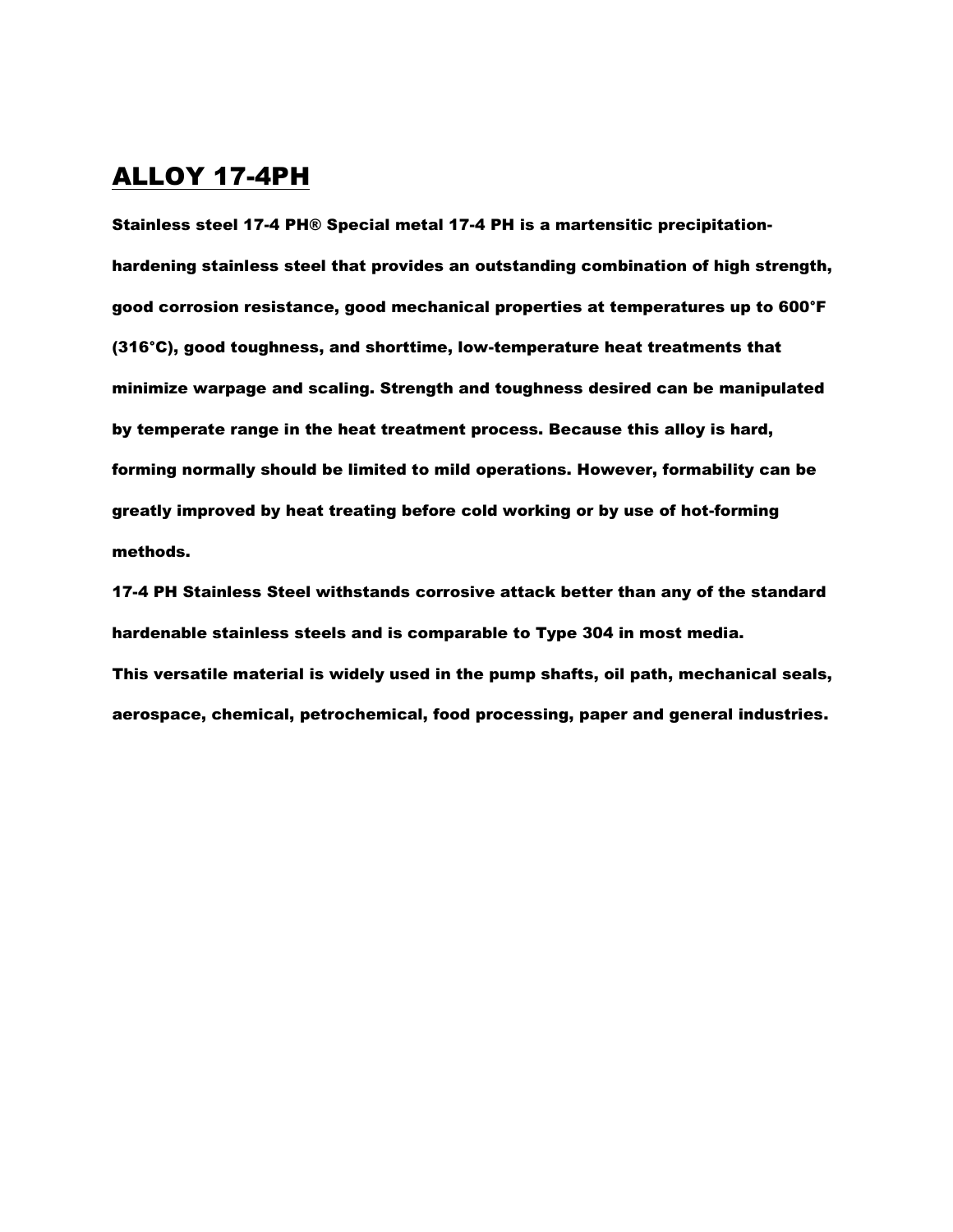### CHEMICAL PROPERTIES(Limiting Chemical Compositiona**% ,** )

| <b>Ni</b>      | C                   | Mn         | Fe               | S            | Si         | cr             | P            | Cu          | Nb +Ta        |
|----------------|---------------------|------------|------------------|--------------|------------|----------------|--------------|-------------|---------------|
| $3.0 -$<br>5.0 | 0.070<br><b>MAX</b> | 1.0<br>max | 69.91 -<br>78.85 | 0.030<br>max | 1.0<br>max | $15 -$<br>17.5 | 0.040<br>max | $3.0 - 5.0$ | $0.15 - 0.45$ |

# PHYSICAL PRPERTIES

|                   | <b>Density</b>       | <b>Electrical</b><br><b>Resistivity</b> | <b>CTE, linear</b>                       |                                        |  |  |
|-------------------|----------------------|-----------------------------------------|------------------------------------------|----------------------------------------|--|--|
| q/cm <sup>3</sup> | $1h$ in <sup>3</sup> | ohm-cm                                  | @Temperature 21.0 -<br>93.0 $^{\circ}$ C | @Temperature 69.8 -<br>199 $\degree$ F |  |  |
| 7.80              | 0.282<br>0.0000770   |                                         | 10.8 $\mu$ m/m- $\degree$ C              | $6.00$ µin/in- $\degree$ F             |  |  |

|                                            | <b>Specific Heat Capacity</b> | <b>Thermal Conductivity</b>              |                                                  |  |
|--------------------------------------------|-------------------------------|------------------------------------------|--------------------------------------------------|--|
| $0.460J/g·^c$<br>0.110<br><b>BTU/Ib-°F</b> |                               | <b>Temperature @</b><br>149 $^{\circ}$ C | <b>Temperature @</b><br>$300 \text{ }^{\circ}$ F |  |
|                                            |                               | <b>W/m-K 17.9</b>                        | <b>BTU-in/hr-ft<sup>2</sup>-124</b><br>°F        |  |